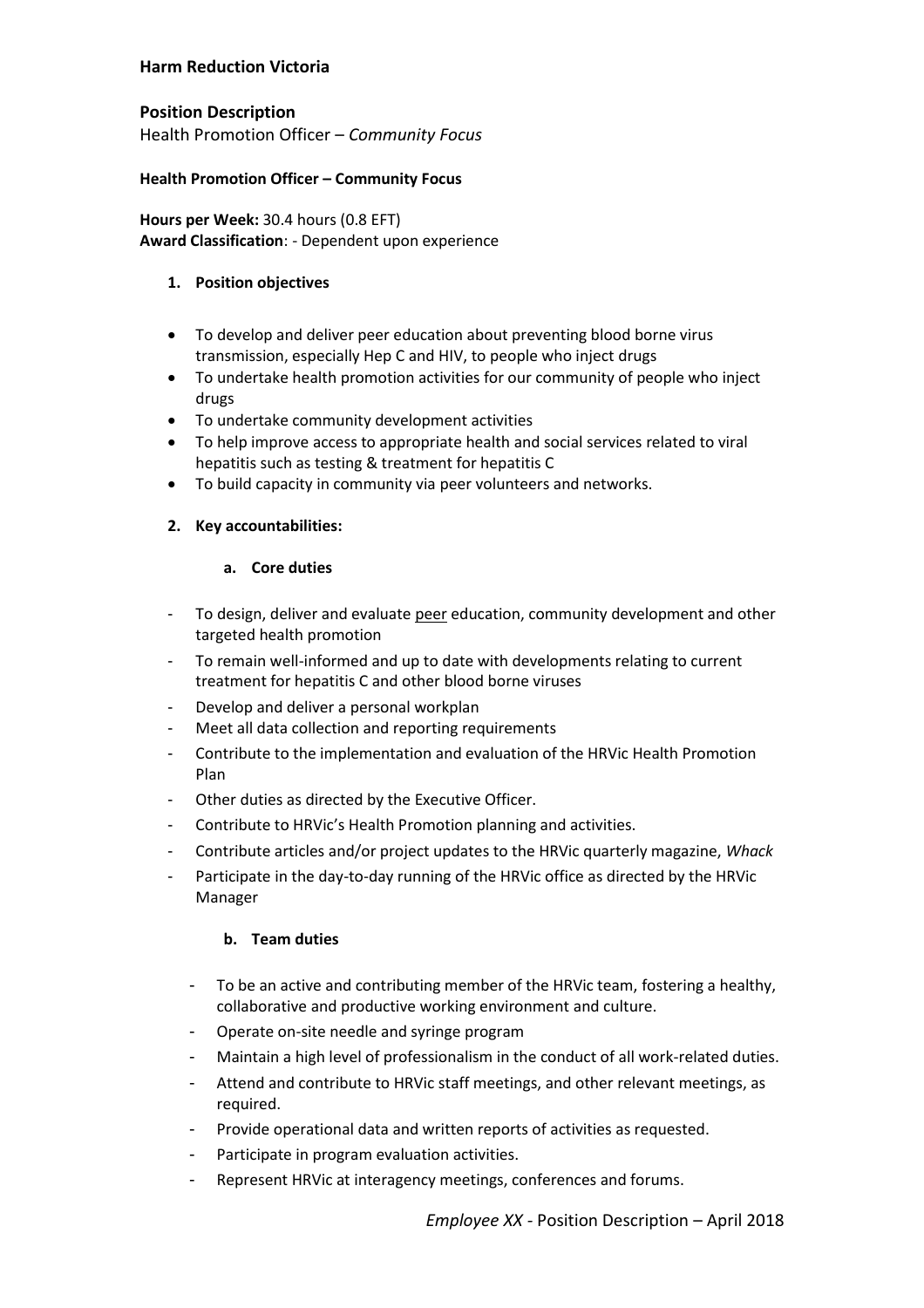# **Harm Reduction Victoria**

## **Position Description**

Health Promotion Officer – *Community Focus*

- Participate in professional development and staff training, sharing relevant insights and developments with staff members.
- Assist with HRVic's organisational activities, including strategic planning, policy development and team building.
- Contribute to HRVic resources such as Whack Magazine, the HRVic website and social media platforms.
- Other duties deemed consistent with the function of the position by the Team Coordinator

### **3. Key relationships**

#### **Internal**

- Health Promotion Team Coordinator
- Health Promotion Team
- Other HRVic Team Members
- Peer Network Volunteers
- Chief Executive Officer

#### **External**

- Community of People who inject drugs
- Community Health Sector
- Viral Hepatitis Sector

### **4. Key selection criteria**

#### Essential:

- Demonstrated experience in the design, delivery and evaluation of peer education or other health promotion approaches with people who inject drugs.
- A clear understanding of the health and social issues affecting our community, including hepatitis C transmission, natural history and treatment options.
- Personal experience of the health and social issues affecting people who inject drugs, ideally including hepatitis C.
- A demonstrated understanding of the principles of health promotion and of the social and structural determinants affecting the health of people who inject drugs.
- A demonstrated understanding of evidence-based approaches and an ability to analyse and utilise research findings to inform workshops programs and educational resources
- Above average written communication skills
- Proficient computer skills and working knowledge of Microsoft Office 365
- Well-developed interpersonal communication skills, including the ability to relate to people from diverse backgrounds and lifestyles with respect and understanding.
- Capacity to set and alter priorities, manage stress and meet deadlines and to write your own workplan.